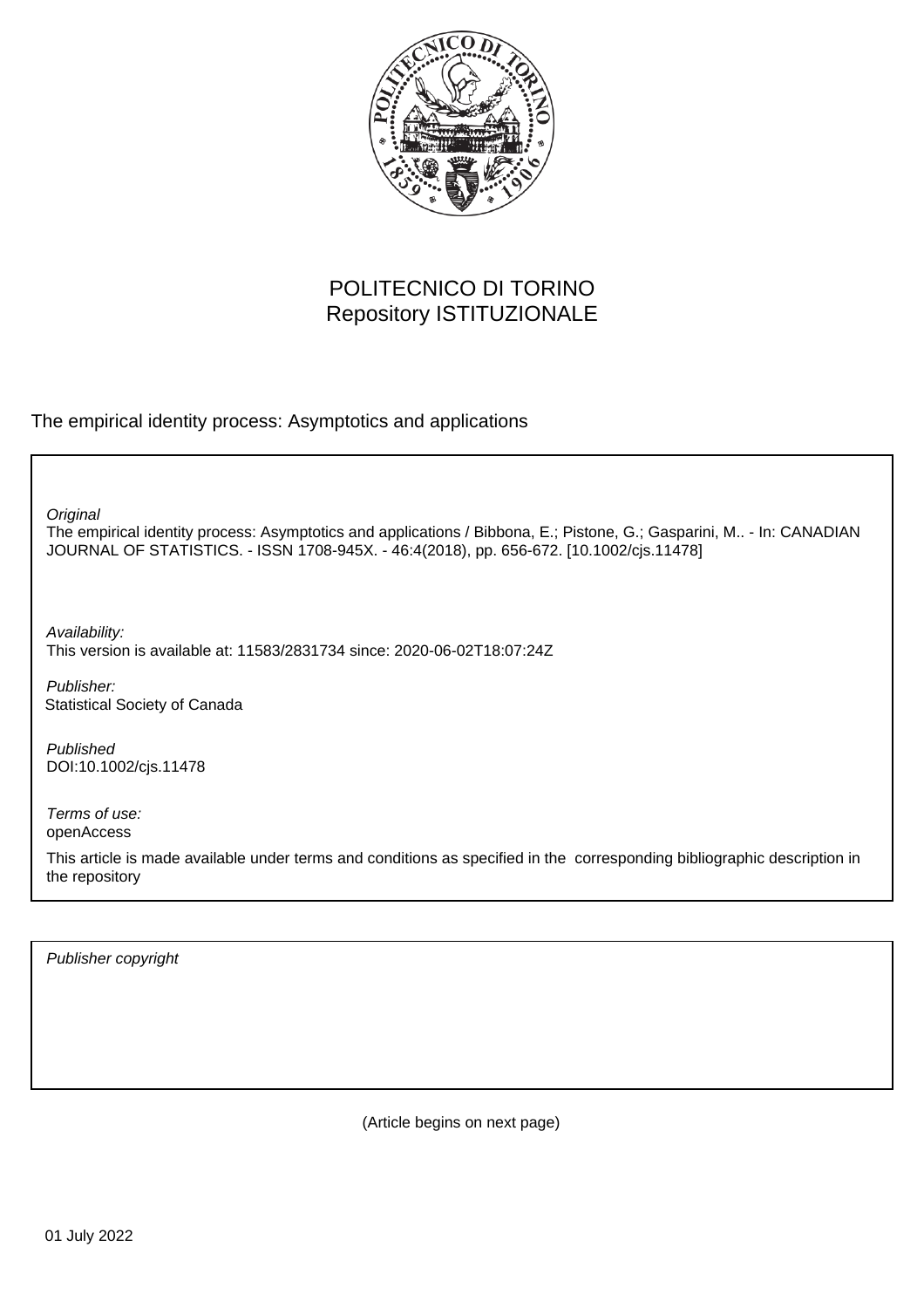# **The empirical identity process: asymptotics and applications**

Enrico Bibbona<sup>1\*</sup>, Giovanni Pistone<sup>2</sup> and Mauro Gasparini<sup>1</sup>

<sup>1</sup> *Dipartimento di Scienze Matematiche "G.L. Lagrange", Politecnico di Torino, Italy* 2 *de Castro Statistics, Collegio Carlo Alberto, Moncalieri , Italy*

*Key words and phrases:* strong approximations, uniform empirical process, uniform quantile process *MSC 2010:* Primary 62G30 ; secondary 60F17, 62G30

#### *Abstract:*

When sampling independent observations drawn from the uniform distribution on the unit interval, the asymptotic behavior of both the empirical distribution function and empirical quantile function (as the sample size gets large) is well known. In this paper we study analogous asymptotic results for the function that is obtained by composing the empirical quantile function with the empirical distribution function. Since the former is the generalized inverse of the latter, the result will approximate the identity function. We define a scaled and centered version of this function – the *empirical identity process* – and prove it converges to a highly irregular limit process whose trajectories are not right continuous and impossible to study using standard probability in metric spaces. However, when this process is integrated over time, and appropriately rescaled and centered, it becomes possible to define a functional limit theorem for it, which then converges to a randomly pinned Brownian motion. By applying these theoretical results, a new goodness-of-fit test is derived. We demonstrate that this test is very efficient when it is applied to data which come from a multimodal or mixture distribution, like the classic *old faithful* dataset.

The Canadian Journal of Statistics xx: 1-25; 2017 (C) 2017 Statistical Society of Canada *Résumé:* Insérer votre résumé ici. We will supply a French abstract for those authors who can't prepare it themselves. *La revue canadienne de statistique* xx: 1-25; 2017 (c) 2017 Société statistique du Canada

# 1. INTRODUCTION

The asymptotic behavior of both the uniform empirical process and the uniform quantile process is well known (e.g., Csörgő and Révész (1981), Csörgő (1983), Shorack and Wellner (1986)). Such processes are defined as centered and scaled versions of the empirical distribution function and the empirical quantile function,respectively. To the best of our knowledge this is the first investigation of the process resulting from applying the empirical quantile function to the empirical distribution function itself. Intuitively, such a back-and-forth operation approximates the identity function. We introduce a centered and scaled version of this process which we define as the *empirical identity process* (EIP). The asymptotic properties of the EIP are somewhat unexpected: the EIP converges in distribution to a white noise process whose finite dimensional distributions are products of exponential distributions (or Laplace distributions, see the discussion around Theorem 1). This limiting process is very irregular and in particular it is not right-continuous. It is therefore impossible to build a proper weak convergence theory in any metric space. In the hope of gaining regularity, we study the integral of the EIP. The resulting limit theorem is a functional

 $\circ$  2017 Statistical Society of Canada / Société statistique du Canada



<sup>\*</sup> *Author to whom correspondence may be addressed. E-mail: enrico.bibbona@polito.it*

*mauro.gasparini@polito.it*

*giovanni.pistone@gmail.com*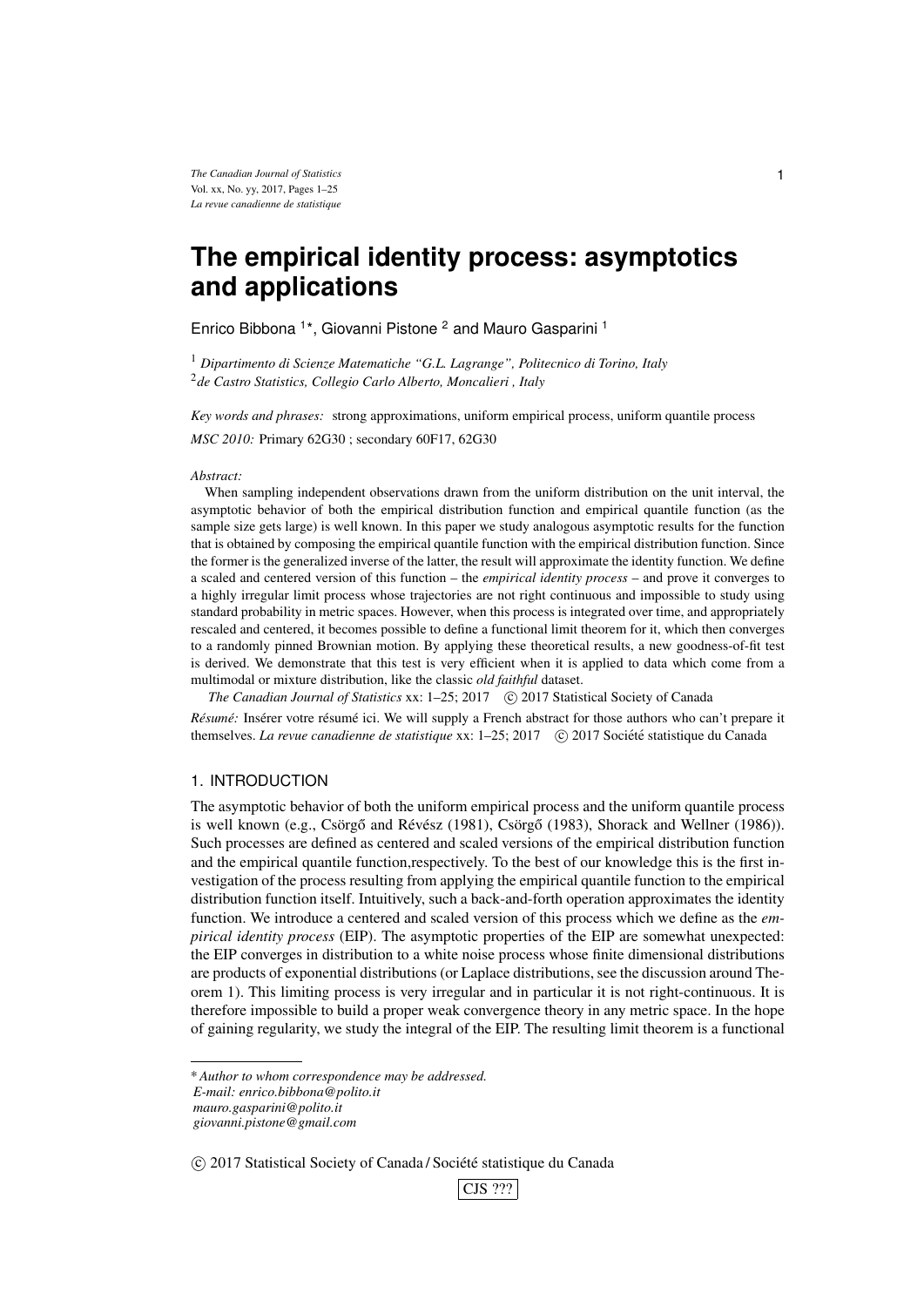version of a classical result by Moran (1947) on the asymptotic behavior of the sum of squared spacings.

Our results provide some unexpected asymptotic properties of a process related to the uniform empirical and quantile function. Moreover, we demonstrate that these asymptotic results have interesting applications from a statistical point of view. Based on the asymptotics of the EIP, we propose a new test statistic that can be used in goodness-of-fit problems. The new methodology is not always superior to other methods based on the empirical distribution function, but it performs better when the true distribution is multimodal or a mixture. Using simulations, we identify cases in which this new statistic outperforms existing alternatives and also provide a relevant application to the popular *old faithful* dataset.

### 2. EMPIRICAL IDENTITY PROCESSES, AND ASYMPTOTIC RESULTS

Let  $U_1, U_2, \ldots, U_n$  be independent random variables from a uniform distribution on [0, 1]. Let  $U_{n,1} \leq \ldots \leq U_{n,n}$  be their order statistics,  $U_{n,0} = 0$  and  $U_{n,n+1} = 1$ . Let  $\mathbb{F}_n(t) =$  $\frac{1}{n}\sum_{i=1}^{n} (U_i \le t)$ ,  $0 \le t \le 1$ , denote the empirical distribution function and  $\mathbb{Q}_n(u) = \inf\{t \in$  $[0,1]: \mathbb{F}_n(t) \geq u$  the empirical quantile function,  $0 < u \leq 1$ .  $\mathbb{Q}_n(\cdot)$  is the left-continuous generalized inverse function of  $\mathbb{F}_n(\cdot)$ .

Define the *lower empirical identity function* as

$$
R_n^L(t) = U_{n,n\mathbb{F}_n(t)} = \begin{cases} 0 & \text{if } 0 \le t < U_{n,1} \\ \mathbb{Q}_n(\mathbb{F}_n(t)) & \text{if } U_{n,1} \le t \le 1 \end{cases}
$$

the *upper empirical identity function* as

$$
R_n^U(t) = U_{n,n\mathbb{F}_n(t)+1} = \begin{cases} \mathbb{Q}_n \left( \mathbb{F}_n(t) + \frac{1}{n} \right) & \text{if } 0 \le t < U_{n,n} \\ 1 & \text{if } U_{n,n} \le t \le 1 \end{cases}
$$

and the *empirical identity function* as their average

$$
R_n(t) = \frac{R_n^L(t) + R_n^U(t)}{2}.
$$

The trajectories of  $R_n(t)$ ,  $R_n^L(t)$ , and  $R_n^U(t)$  for a specific sample of size  $n = 2$  are shown in Figure 1. By the Glivenko-Cantelli theorem, as  $n \to \infty$ , the three random sequences,  $R_n(t)$ ,  $R_n^L(t)$ , and  $R_n^U(t)$ , converge almost surely in the uniform norm to the identity function. It is therefore interesting to study their second order asymptotics by defining the *lower* and *upper empirical identity process*

$$
Y_n^L(t) = (n+1)(R_n^L(t) - t) \text{ and } Y_n^U(t) = (n+1)(R_n^U(t) - t),
$$

and the *empirical identity process* (EIP)

$$
Y_n(t) = (n+1)(R_n(t) - t) = \frac{1}{2}(Y_n^L(t) + Y_n^U(t))
$$

for  $0 \le t \le 1$ . We use the scaling factor  $n + 1$  instead of n to make notation easier in the following sections.

**Theorem 1.** For any positive integer k and points  $0 < u_1 < \cdots < u_k < 1$ , the random vector  $(Y_n^U(u_1), \cdots, Y_n^U(u_k), -Y_n^L(u_1), \cdots, -Y_n^L(u_k))$  converges in distribution to a vector of  $2k$ *independent exponential random variables, as*  $n \rightarrow \infty$ *.*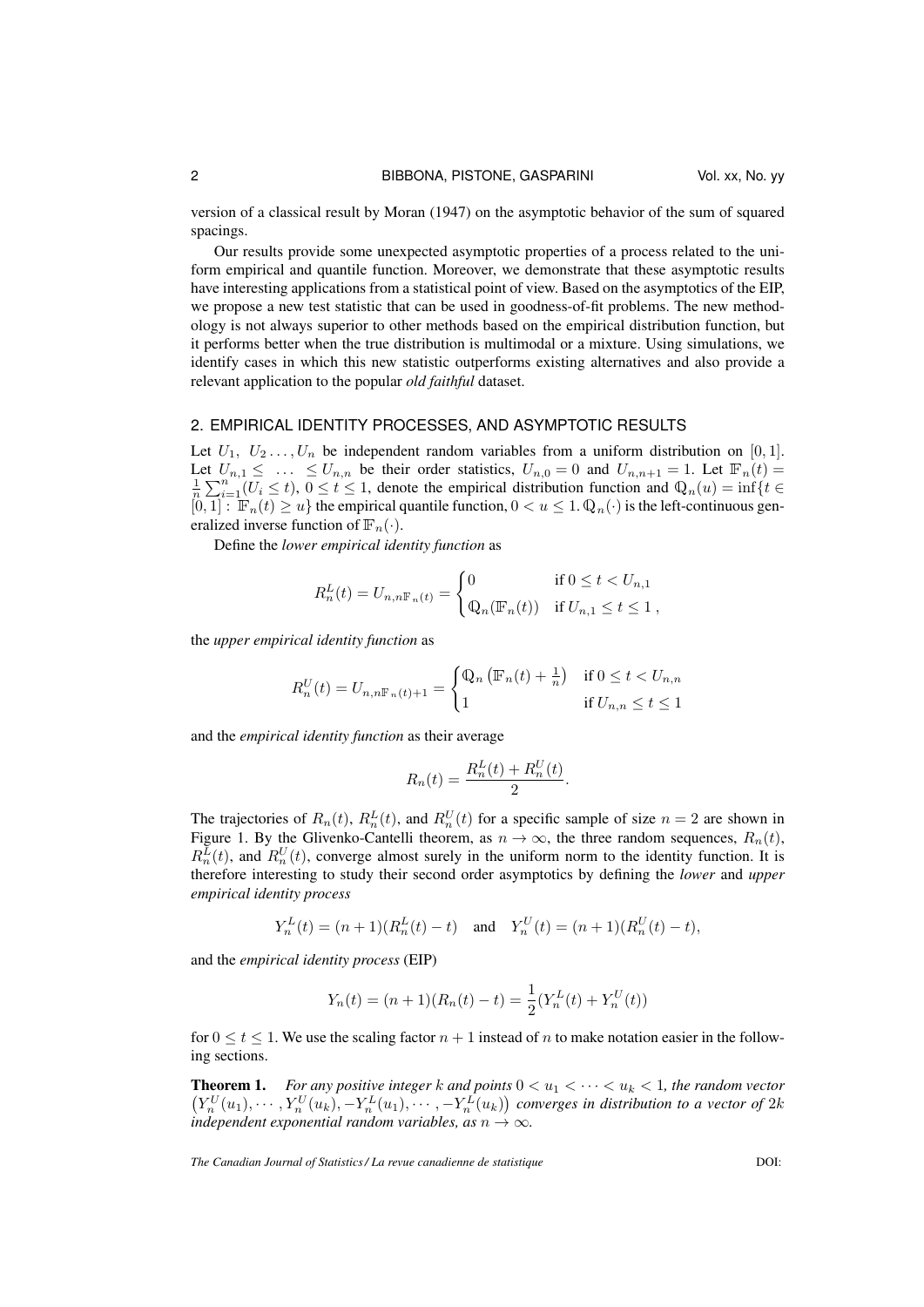In other words, the joint finite dimensional distributions (FDDs) of the bivariate processe  $(Y_n^U(\cdot), -Y_n^L(\cdot))$  converge to those of two independent exponential variates. As a consequence, for the EIP itself we can conclude that

**Corollary 1.** For any positive integer k and points  $0 < u_1 < \cdots < u_k < 1$ , the random vec*tor*  $(Y_n(u_1), \dots, Y_n^U(u_k))$  converges in distribution, as  $n \to \infty$ , to a vector of k independent *random variables with the so called Laplace density*  $f(z) = \exp(-2|z|)$ *.* 

The proof of Theorem 1 is long and requires some preliminary lemmas. It is sketched in the Appendix. A process with independent finite-dimensional distributions cannot be rightcontinuous (see the criterion in Theorem 13.6 of Billingsley (1999)). Therefore the theory of weak convergence in the usual space of cadlag paths  $D(0, 1)$  does not apply. The conclusion is that such limit processes are fairly intractable objects and for any statistical application we need to regularize them.

## 3. THE INTEGRATED EMPIRICAL IDENTITY PROCESS

The anti-derivative of a function is always more regular then the function itself. Therefore, in the hope of obtaining a more regular limit process, it is natural to look at the asymptotic behavior of the integrals of the processes defined in the previous section.

Since it turns out that the asymptotic behaviors of the lower and upper EIPs are equivalent (see section 3.2 for further details), it is simpler and notationally convenient to study only the integrated lower EIP defined as

$$
I_n(t) = -\int_0^t Y_n^L(u) du = (n+1) \int_0^t [u - R_n^L(u)] du, \quad t \in [0,1]
$$
 (1)

(the minus sign is to make it non-negative), called simply the *integrated process* hereafter.

### 3.1. The integrated process an its relation with spacings

A simple geometric inspection of Figure 1 shows that the integrated process is strictly related to the uniform *spacings*, defined as

$$
D_{n,i} = U_{n,i} - U_{n,i-1}, \qquad i = 1...n+1.
$$
 (2)

We obtain

$$
I_n(t) = (n+1) \int_0^t [u - R_n^L(u)] du
$$
  
=  $(n+1) \sum_{i=1}^{nF_n(t)} \int_{U_{n,i-1}}^{U_{n,i}} (u - U_{n,i-1}) du + (n+1) \int_{U_{n,nF_n(t)}}^t [u - U_{n,nF_n(t)}] du$   
=  $\frac{n+1}{2} \sum_{i=1}^{nF_n(t)} D_{n,i}^2 + \frac{n+1}{2} (t - R_n^L(t))^2$  (3)

In particular, the integrated process evaluated at  $t = 1$  equals

$$
I_n(1) = (n+1) \int_0^1 [u - R_n^L(u)] du = \frac{n+1}{2} \sum_{i=1}^{n+1} D_{n,i}^2.
$$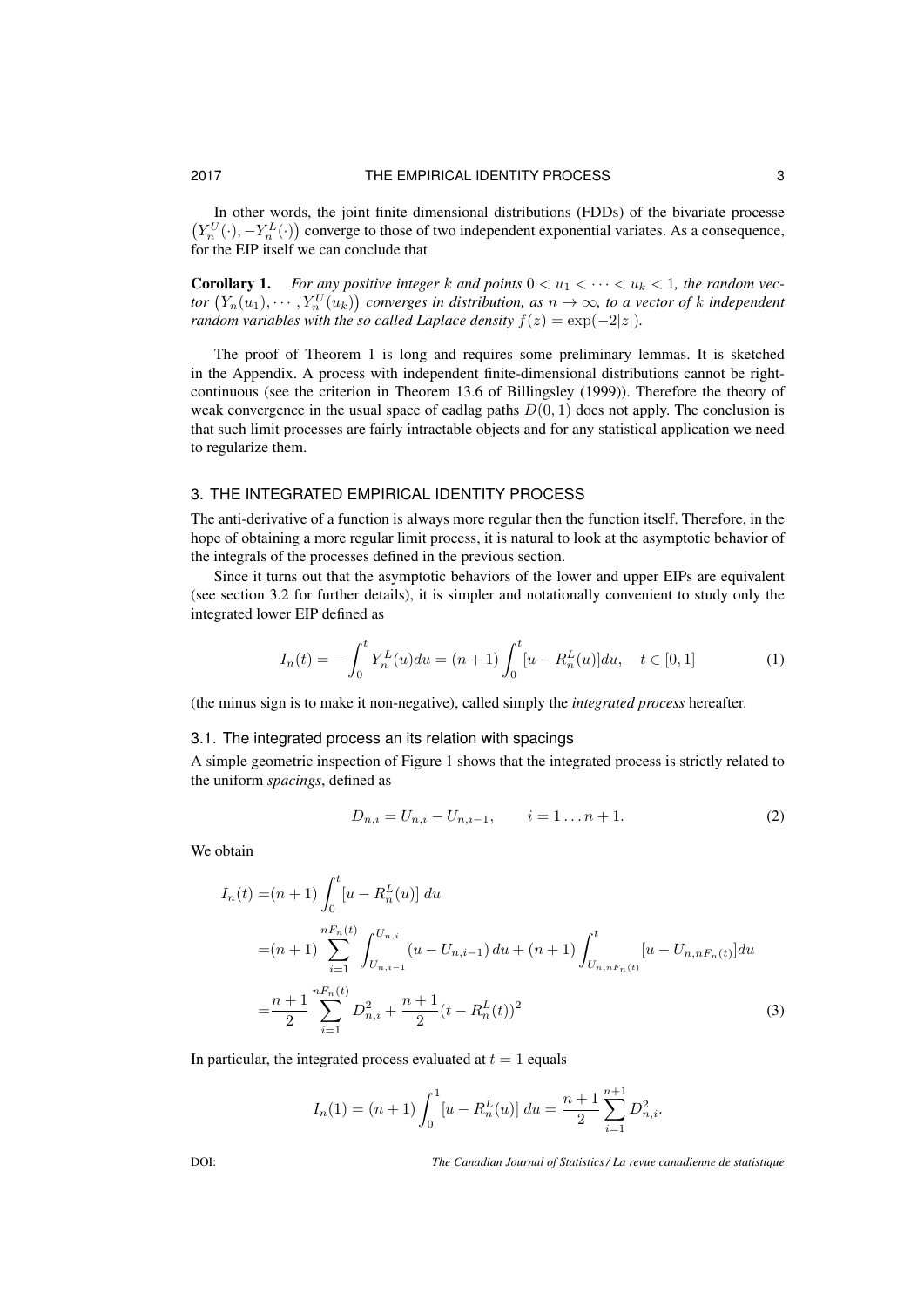This is the well-known Greenwood statistic, for which a classical theorem due to Moran states convergence to normality in the following way:

Theorem 2. (Moran 1947.) *The following convergence in law holds*

$$
M_n = \sqrt{n+1}(I_n(1)-1) = \sqrt{n+1}\left(\frac{n+1}{2}\sum_{i=1}^{n+1} D_{n,i}^2 - 1\right) \Rightarrow N(0,1). \tag{4}
$$

Theorem 2 refers to the convergence of  $I_n(1)$ , the value taken by the integrated process at the final coordinate  $t = 1$ . More can be said about the convergence of  $I_n(\cdot)$  as a process in the functional space D(0, 1). In other words, we are in a position to extend Moran's theorem into a *functional version*. To do so, we need some technical steps which involve so called strong approximation theorems. The rest of this section can be skipped by those not interested in probabilistic details; the important result is Theorem 4 of the next subsection.

Recall first the following strong approximation results of Aly (1983) and Aly (1988):

#### Theorem 3. *(Aly 1983, 1988) There exists a probability space on which both*

• *a two dimensional Wiener process*  $(W_1(\cdot), W_2(\cdot))$  *with zero mean and autocovariance matrix* 

$$
\mathbb{E}\left[\begin{pmatrix}W_1(s)\\W_2(s)\end{pmatrix}\begin{pmatrix}W_1(t) & W_2(t)\end{pmatrix}\right] = \min\{s, t\}\begin{pmatrix}1 & 4\\4 & 20\end{pmatrix}, \quad t, s > 0
$$

• *and a vector*  $\{D_{n,i}\}_{i=1,\ldots,n+1}$  *of random variables of arbitrary size n with the same law as the uniform spacings (2)*

*are defined, such that the two processes*  $E_n(t)$  *and*  $V_n(t)$ *,*  $0 \le t \le 1$ *, defined as* 

$$
E_n(t) = \begin{cases} 0 & \text{if } 0 \le t < \frac{2}{n+1} \\ \sqrt{n+1} \left( (n+1) \sum_{i=1}^{\lfloor (n+1)t \rfloor} D_{n,i}^2 - 2t \right) & \text{if } \frac{2}{n+1} \le t \le 1 \end{cases}
$$
  

$$
V_n(t) = \frac{1}{\sqrt{n+1}} \left[ W_2((n+1)t) - 4tW_1(n+1) \right]
$$
 (5)

*are so close to each other that the following condition holds: for every* ε > 0 *there are constants A,B such that*

$$
P\left[\sup_{0 \le t \le 1} |E_n(t) - V_n(t)| > A \frac{\log(n+1)}{\sqrt{n+1}} \right] \le B(n+1)^{-\varepsilon}.
$$
 (6)

Theorem 3 was first stated in Aly (1983), but a minor step of the proof was not fully justified. This led the author to write a second paper (Aly (1988)) with a rigorous proof of Theorem 3, based on a multivariate Hungarian construction due to Einmahl (1989). However, the rate of convergence in Einmahl (1989) is suboptimal and not fast enough to allow for the rate  $\log(n + \epsilon)$  $\frac{1}{\sqrt{n+1}}$  in Equation (6). Theorem 3 is then provided in Aly (1988) with a rate slowed to  $(\log(n+1))^2/\sqrt{n+1}$ . We here conclude that the statement in Aly (1983) is actually correct. The reason is that a stronger multivariate Hungarian construction is now available that allows us to prove Theorem 3 with the same proof as in Aly (1988), as long as Zaitsev (1998) is cited in place of Einmahl (1989). The process  $V_n(\cdot)$  defined in Equation (5) is constructed by applying such bivariate Hungarian construction. Different processes arise for different  $n$ , but their law is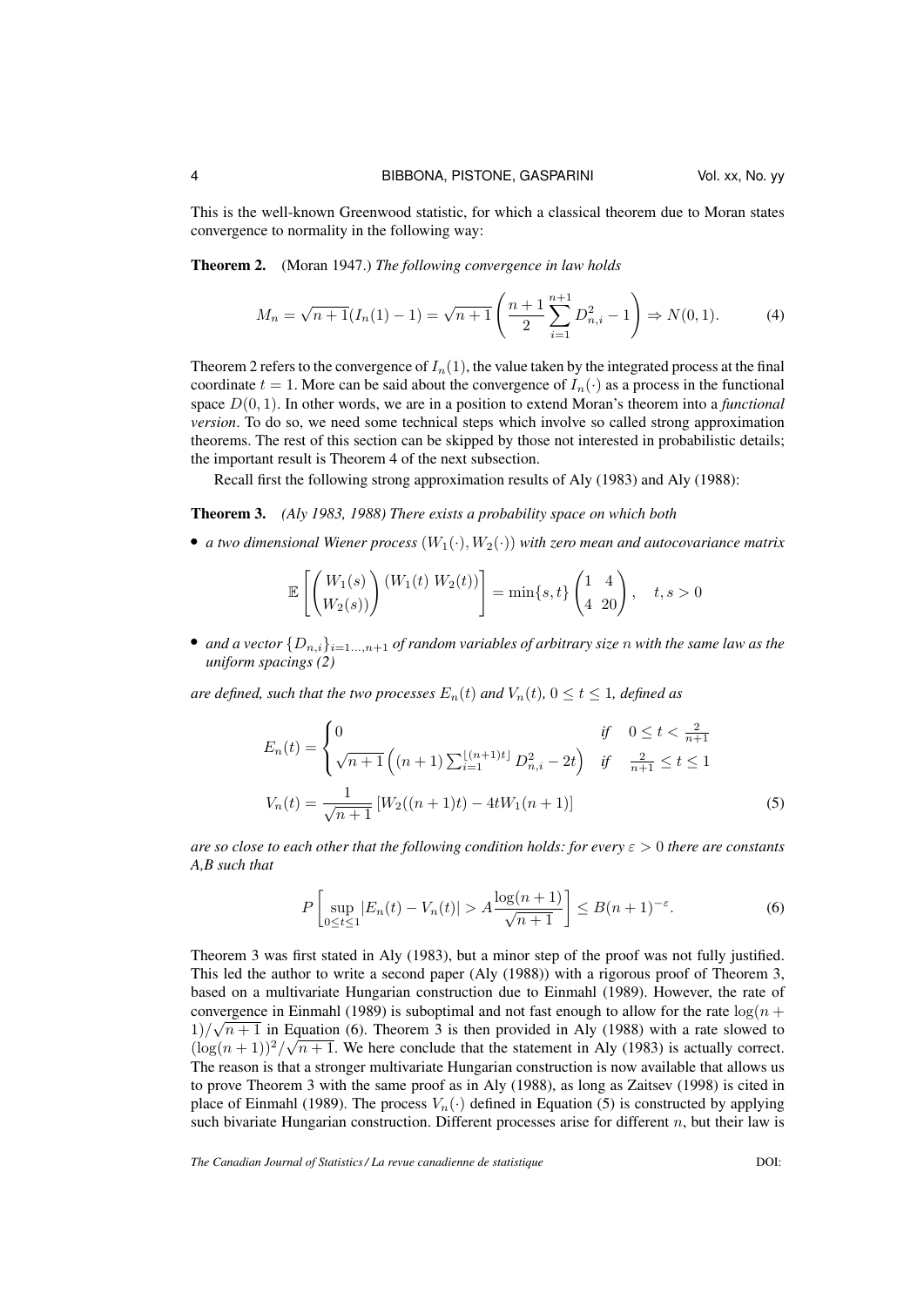actually the same irrespective of  $n$ , since they are all centered Gaussian processes with covariance function given by

$$
\mathbb{E}(V_n(t)V_n(s)) = 20 \min(t, s) - 16 s t.
$$

Moreover, each of the  $V_n$  has the same law as the process

$$
V(t) = 2\sqrt{5}W(t) - 2(\sqrt{5} - 1) tW(1), \quad 0 \le t \le 1,
$$
\n(7)

where  $W(\cdot)$  is a standard one-dimensional Wiener process. A consequence of Theorem 3 and of the previous remarks is the following corollary

**Corollary 2.** *The process*  $E_n(\cdot)$  *converges weakly in*  $D(0,1)$  *to the process*  $V(\cdot)$  *defined by Equation (7).*

## 3.2. A new functional version of Moran's theorem

Since the statistic  $M_n$  introduced in Equation (4) equals  $E_n(1)/2$ , the previous corollary may already be considered a functional version of Moran's theorem. However, it involves the process  $E_n(\cdot)$  and not the process  $I_n(\cdot)$  which is of interest here. We therefore need another functional version of Moran's theorem which provides the asymptotics for the process  $I_n(\cdot)$  directly.

**Theorem 4.** The process  $2\sqrt{n+1} (I_n(\cdot) - \mathbb{F}_n(\cdot))$  converges weekly in  $D(0, 1)$  to the Gaus*sian process*  $V(\cdot)$  *of Equation* (7).

A full proof is given in the Appendix.

Due to the continuous mapping theorem and to the continuity of the sup operator and of the absolute value, we can deduce the following corollary, which will be used in the next sections to build a new goodness-of-fit test.

**Corollary 3.** The random variable  $2 \sup_{0 \le t \le 1} \sqrt{n+1} |I_n^L(t) - \mathbb{F}_n(t)|$  converges weakly to  $\sup_{0 \le t \le 1} |V(t)|$ .

At the beginning of Section 3 we introduced the integrated process focusing on the integral of the lower EIP. However it is legitimate to consider what would happen if we instead used the integral of the upper EIP

$$
I_n^U(t) = \int_0^t Y_n^U(u) du = (n+1) \int_0^t [R_n^U(u) - u] du, \quad t \in [0,1]
$$

or if we considered the joint distribution of the two. To give a satisfactory answer a more formal proof would be required, but it can be seen from Figure 1 that the difference between  $I_n(t)$ and  $I_n^U(t)$  is uniformly bounded by  $(n + 1)/2$  times the squared maximal spacing. Therefore one can apply the classical results in Slud (1978) on the almost sure rate of converence to one can apply the classical results in Stud (1978) on the almost sure rate of converence to<br>zero of the maximal spacing to show that the difference between  $\sqrt{n+1} (I_n(t) - \mathbb{F}_n(t))$  and  $\overline{n+1}(I_n^U(t) - \mathbb{F}_n(t))$  is almost surely vanishing when the sample size tends to infinity. Consequently, the couple  $(\sqrt{n+1} (I_n(t) - \mathbb{F}_n(t)), \sqrt{n+1} (I_n^U(t) - \mathbb{F}_n(t)))$  converges weakly to a couple of identical copies of the process  $V(\cdot)$  defined in Equation (7).

# 3.3. Characterization of the limit process and the asymptotic distribution of the maximum

To use Corollary 3, we need to explicitely compute the distribution of the sup of the limit process. We are able to derive an explicit distribution in Theorem 5.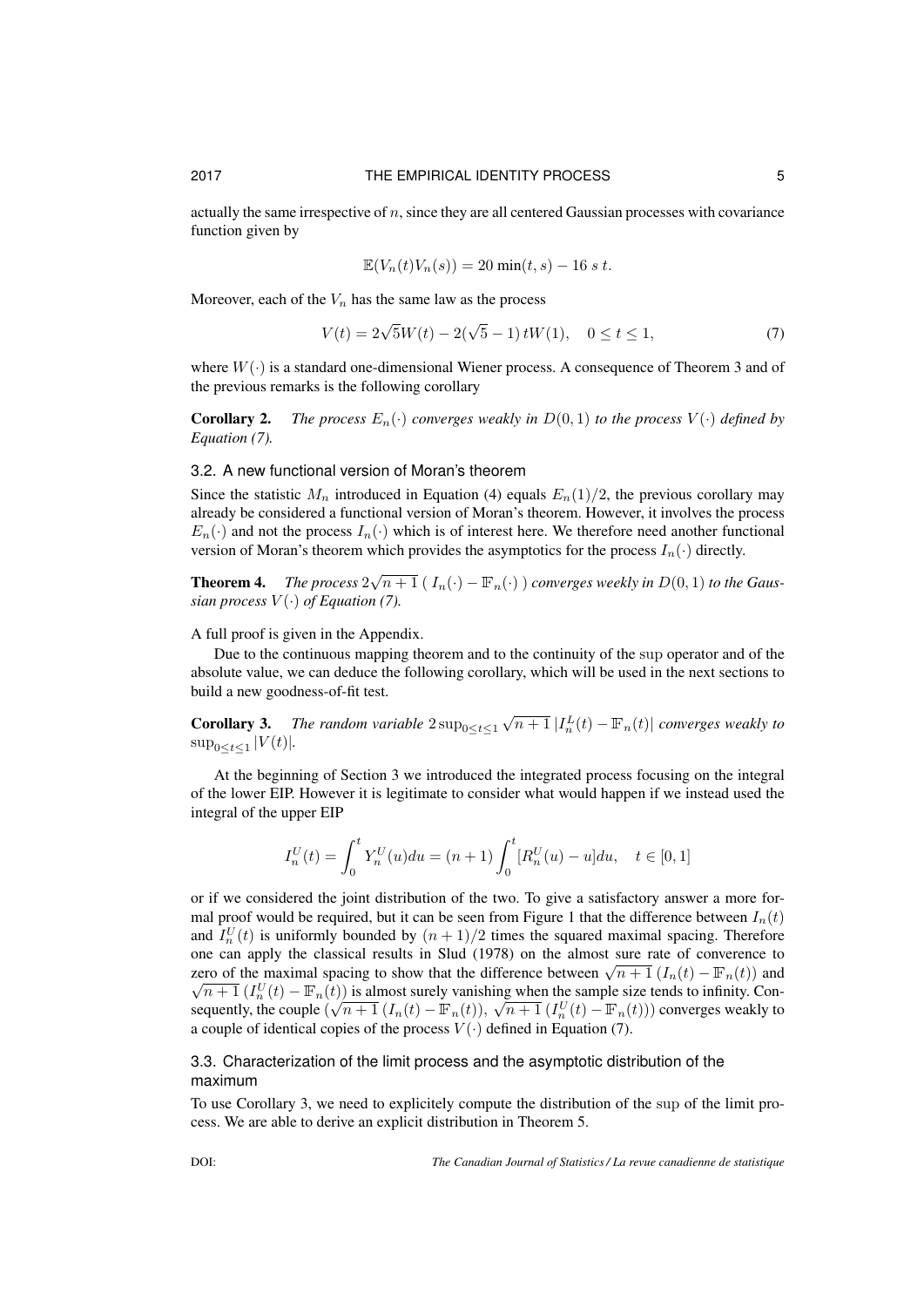Let  $W(.)$  be standard Brownian motion and  $B(t) = W(t) - tW(1), t > 0$  be a Brownian bridge. For every t,  $B(t)$  is independent of  $W(1)$  and it has the distribution of Brownian motion which is constrained to visit zero (or "pinned to 0") at time 1. A process  $B(t) + ty$ ,  $t \ge 0$ also represents Brownian motion pinned to y when  $t = 1$  (cf. Revuz and Yor (1999), page 37). The limit process  $V(\cdot)$  defined in Equation (7) admits therefore the equivalent representation  $V(t) = 2\sqrt{5} \left( B(t) + t \frac{W(1)}{\sqrt{5}} \right), t \ge 0.$  It can be seen as Brownian motion which at time 1 is pinned to a random position  $W(1)/\sqrt{5}$ , scaled by a factor  $2\sqrt{5}$ . We can derive the so-called twosided maximal probability distribution for  $V(t)$  from that of the pinned Brownian motion (cf. Beghin and Orsingher (1999), Equation 4.12 or Borodin and Salminen (2002), Part II, Chapter 1, Equation 1.15.8(1)).

Theorem 5. *The distribution function of the maximum of the absolute value of the stochastic process*  $V(\cdot)$  *is given by* 

$$
\mathbb{P}\left(\sup_{0\leq t\leq 1}|V(t)|< b\right)=\sum_{h=-\infty}^{\infty}(-1)^h e^{-\frac{4}{50}h^2b^2}\tag{8}
$$

A detailed proof is given in the Appendix.

## 4. A NEW GOODNESS-OF-FIT TEST

Let  $X_1 \ldots X_n$  be a sample of independent continuous random variables, not necessarily with identical distributions. Under the null hypothesis  $H_0$  that the distribution functions of the  $X_i$  are some given  $F_i(x)$ ,  $i = 1, \ldots, n$ , the transformed sample  $\{\hat{U}_i = F_i(X_i)\}_{i=1 \cdots n}$  is composed of independent uniform random variables. The integrated process of the transformed sample can be used to construct a new goodness-of-fit test of  $H_0$  in the same spirit as the Kolmogorov-Smirnov goodness-of-fit test.

#### 4.1. A statistic derived from the sup of the integrated EIP

Let  $\hat{F}_n(t)$  be the empirical distribution function of the transformed sample and let  $\hat{I}_n(t)$  be the related integrated process (Equation (1)). We define the test statistic

$$
d_n = 2 \sup_{0 \le t \le 1} \sqrt{n+1} |\hat{I}_n(t) - \hat{\mathbb{F}}_n(t)|.
$$
 (9)

Under  $H_0$ , the sequence  $d_n$  converges weakly to  $\sup_{0 \le t \le 1} |V(t)|$ , whose distribution is given by Equation (8). Let us remark that the distribution of  $d_n$  is the same, irrespective of the distributions  $F_i(x)$  of the single observations.

Define now a new goodness-of-fit test which rejects the null hypothesis if the value of  $d_n$  is larger then a critical value. An asymptotic critical value can be derived by numerically inverting Equation (8), e.g. the 95% percentile of  $\sup_{0 \le t \le 1} |V(t)|$  equals  $b = 6.790494$ . Numerical simulations show that the convergence is slow. For intermediate values of n (e.g  $n = 100$ ) the 0.95 quantiles of  $d_n$  are not well approximated by the asymptotic values, but they can easily be derived using Monte Carlo methods. Results are summarized in Table 1.

#### 4.2. Numerical simulations

We have run some numerical experiments to benchmark the performance of these new tests just against other well-known goodness-of-fit tests like that based on the original statistic  $M_n$  of Moran (Equation (4)). Other competitors are the classical Kolmogorov-Smirnov test, which is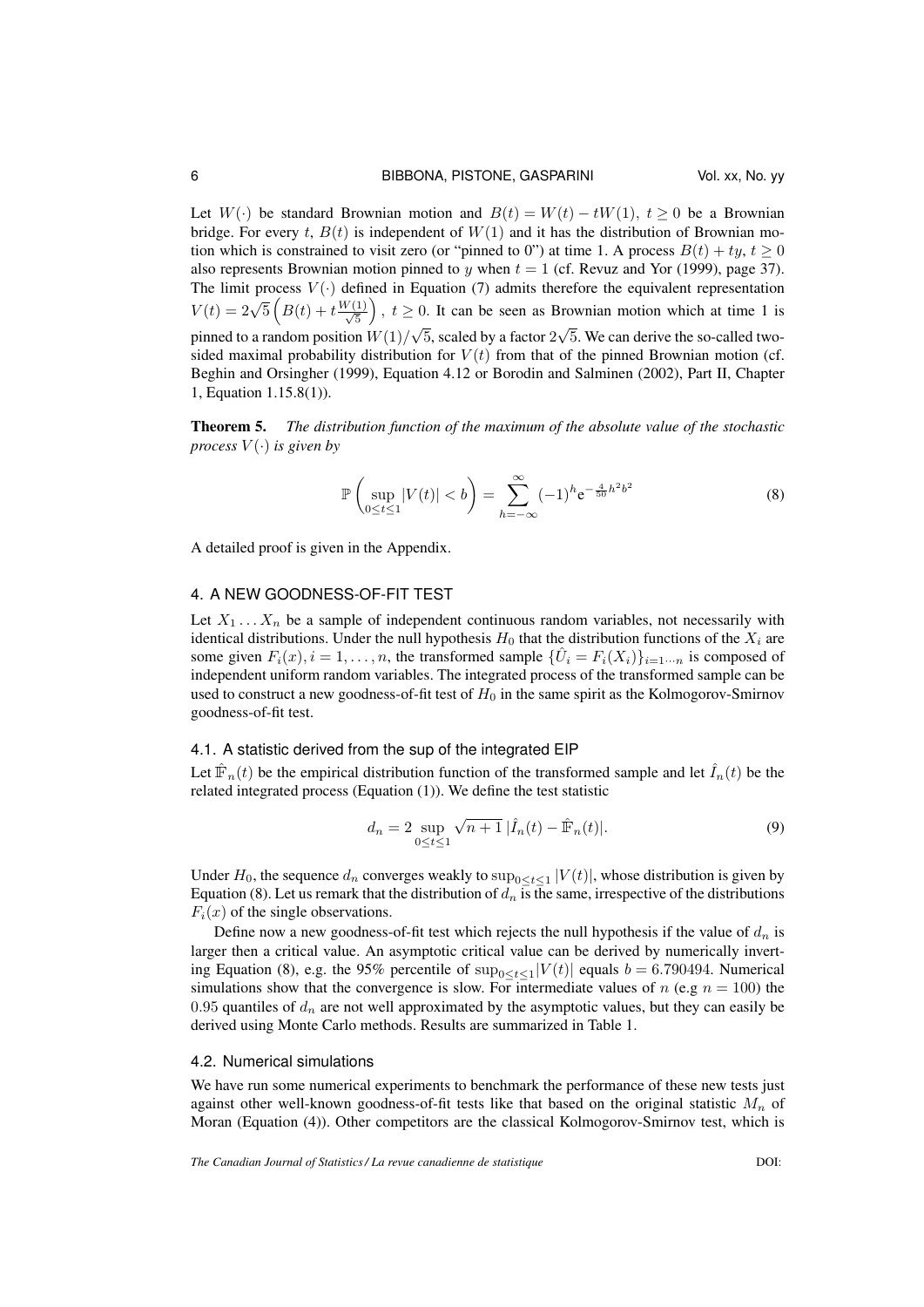based on the statistic

$$
D_n = \sup_t \sqrt{n} |\mathbb{F}_n(t) - F(t)| = \sup_t \sqrt{n} |\hat{\mathbb{F}}_n(t) - t|
$$

and the Anderson-Darling test, which belongs to the Cramer-von Mises family of tests and is based on the statistic

$$
A_n = n \int_0^1 w(u) \left( \hat{\mathbb{F}}_n(u) - u \right)^2 du
$$

with the weight function  $w(x) = 1/[x(1-x)]$ , designed to pick up possible dissimilarities in the tails.

For goodness-of-fit tests of this kind, the alternative hypothesis is completely nonparametric. For data not generated according to the null distribution, the power of the test is strongly influenced by the choice of the *alternative distribution* from which they are drawn. For example, if we test normality of a sample which was generated from a Student-t distribution with the same mean, we expect a test based on  $A_n$  to have higher power than one based on  $D_n$ , due to the difference between the null and alternative distribution in the tails.

Now, if the dataset is generated from a mixture of normal distributions having the same variance  $\sigma^2$  but different means  $\mu_1$  and  $\mu_2$ , we expect that a test based on the empirical distribution may not easily find significant dissimilarities between the data and a normal distribution with mean equal to a linear combination of  $\mu_1$  and  $\mu_2$ , and variance somewhat larger then  $\sigma^2$  (say, the variance of the mixture). However a test based on the spacings, such as the one using  $d_n$ , could achieve greater power. The intuitive justification is that the gap in the uniformized data between the two modes would easily give rise to some large spacings that could make  $d_n$  significantly larger than in the uniform case.

We therefore check the power of the different tests by simulation in situations where the data come from mixture distributions. This is first to highlight situations where  $d_n$  performs better than existing tests. For completeness, we also study a second set of examples in less favorable conditions.

In all cases the power of the test is approximated by simulation as the ratio between the number of rejections and the number of simulated samples, since the generating distribution is always different from the null.

All numerical experiments are done using the R environment for statistical computing (R Core Team (2017)). We use built-in functions to generate samples and to compute the value of the test statistic  $D_n$ . For  $A_n$  we use the goftest package. To compute  $M_n$  and  $d_n$  we use our own code. Our R scripts are included as Supplementary Material in order to ensure reproducibility and to allow the reader to try new cases.

We perform Monte Carlo calculations of the 0.95 quantiles for the different test statistics over  $10^6$  uniform samples of lengths 30, 50, 100, 200, and 272 respectively. Such values are then used as critical values for the tests, in order to make a fair comparison of the methodologies. The quantiles are displayed in Table 1. Note that while the quantiles of  $A_n$  and  $D_n$  are already very close to their asymptotic values when  $n = 30$ , this is not true for  $d_n$  and  $M_n$ , their convergence is much slower.

We next evaluate the power of the different tests for some examples.

In particular we choose a first set of examples whose common feature is that data are simulated from a mixture distribution, while the null hypothesis is that they come from a single component: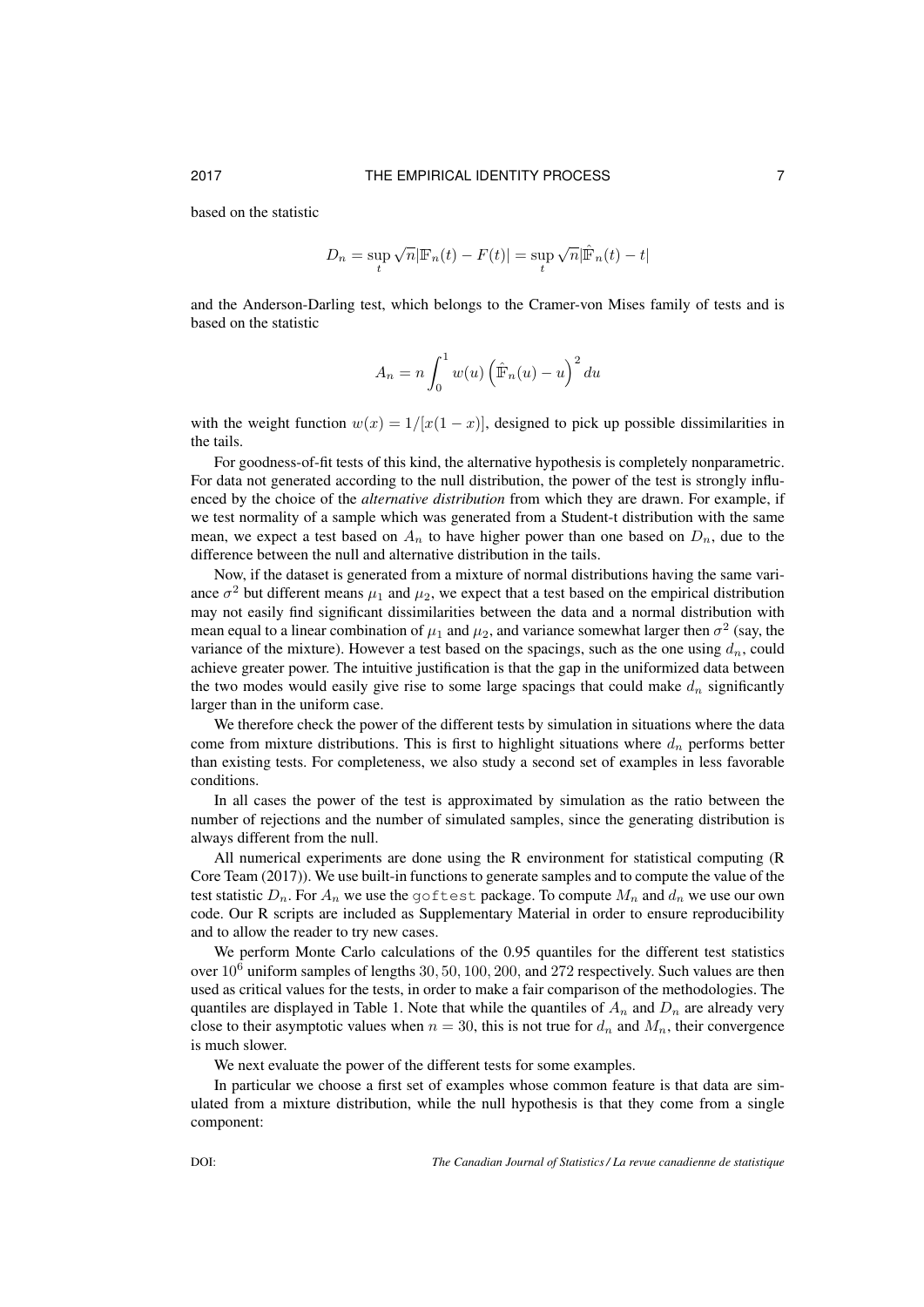#### 8 BIBBONA, PISTONE, GASPARINI Vol. xx, No. yy

- The null hypothesis is that our sample is taken from the standard normal distribution. The 10000 simulated samples of size 100 are generated from a mixture of two normal distributions with equal weights, common standard deviation 0.45 and means 0.88 and −0.88. Numbers are chosen so that the mixture distribution has approximatively zero mean and unit variance. We call this alternative distribution a symmetric normal mixture.
- The null hypothesis is that our sample is taken from the standard normal distribution. The 10000 simulated samples of size 30 are generated from a mixture of two normal distributions. The weights of the mixture are  $p_1 = 1/5$  and  $p_2 = 4/5$ , the means are  $\mu_1 = 1.68$  and  $\mu_2 =$ 0.42 and the standard deviations  $\sigma_1 = 0.2$  and  $\sigma_2 = 0.6$ . Again, numbers are chosen so that the mixture distribution has approximatively zero mean and unit variance. We call such an alternative distribution an asymmetric normal mixture.
- The null hypothesis is that our sample is taken from the uniform distribution on  $(0, 1)$ . The 10000 simulated samples of size 100 are generated from a mixture of two beta distributions with parameters  $(2, 8)$  and  $(8, 2)$  and equal weights.

The results are summarized in Table 2. Both the  $d_n$  and  $M_n$  statistics, which are based on spacings, outperform the tests based on the empirical distribution. Moreover, the test based on  $d_n$  has the best power in all three examples.

Of course no test is uniformly best again all types of alternatives. In more standard situations we do not expect our methodology to be superior to the classical methods based on the empirical distribution function. A second group of examples follows. The null hypothesis is always that our sample is taken from the standard normal distribution while the alternative is listed below:

- the 10000 simulated samples of size 100 are drawn from a Cauchy distribution with scale parameter 0.5;
- the 10000 simulated samples of size 100 are generated from a Student's t distribution with 2 degrees of freedom;
- the 10000 simulated samples of size 100 are generated from a normal distribution with mean 0.3.

The results are summarized in Table 3. Both the  $d_n$  and  $M_n$  statistics, based on spacings, are inferior to  $A_n$  which has the best power in all three examples.

The critical values in Table 1 are obtained by simulating from the uniform distribution. There might be a loss in accuracy when data are generated from other distributions and transformed through the cumulative distribution function. To check for such a possibility we perform the following consistency check: we test the goodness of fit with respect to the true distribution of the data, looking for the rate of occurrence of type I errors (see the code in the supplementary material). We do not report the values here, but we noted no relevant discrepancies with respect to the nominal level of 0.05.

#### 4.3. An application to the Old Faithful dataset

*Old faithful* is a geyser in Yellowstone National Park, Wyoming, USA. For centuries it has been erupting several times a day, spewing streams of hot water high into the sky. A popular dataset, consisting of records of waiting times between eruptions and of their durations, is distributed with R (R Core Team (2017)). The dataset contains 272 observations of both waiting times and durations. We focus on the waiting times, which show a bimodal distribution as illustrated in Figure 2. The data are in minutes (integers) and in order to avoid ties we jitter the data by adding Gaussian noise with zero mean and standard deviation 0.4. The sample mean (before jittering) is 70.90 and the sample standard deviation is 13.59. All tests reject normality of the sample if the null mean is fixed to 71 and the null standard deviation to 14. We do not report p-values, but the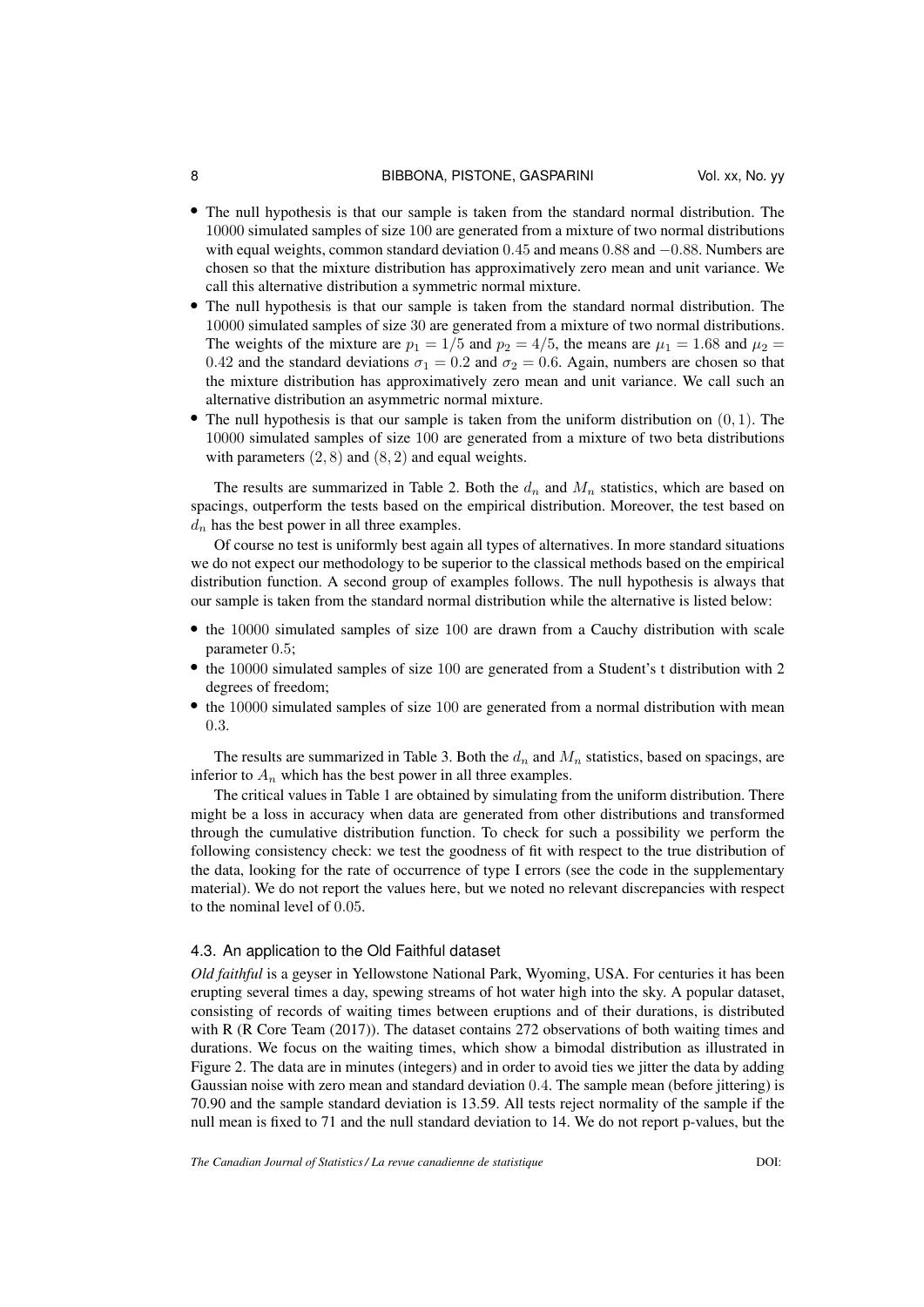## 2017 THE EMPIRICAL IDENTITY PROCESS 9

code is available as Supplementary Material. If subsamples of size 50 are taken from the dataset, then rejection of the same null hypothesis is not obvious anymore. We have selected at random 10000 subsamples of size 50 and run all four tests on each one. The results are summarized in Table 4. The test based on  $d_n$  seems to be able to reject the null hypothesis of normality with a higher power.

# 5. CONCLUSIONS

We have defined the lower EIP and found that it converges to a process which has highly irregular trajectories. In the hope of gaining regularity we have studied the limiting behavior of its integral, obtaining Theorem 4 as our main result. We have also computed the explicit limiting distribution of the running sup of the integrated process given in Theorem 5. This result has an important statistical application in the construction of a new goodness-of-fit test based on spacings, as illustrated in Section 4. An application to the classic *old faithful* dataset supports the conclusion that this new test is useful for multimodal data, coming for example from mixtures of distributions.

## 6. FIGURES AND TABLES

TABLE 1: Approximate values of the 0.95 quantile of the distributions of  $d_n$ ,  $M_n$ ,  $D_n$  and  $A_n$  for different sample sizes n computed by Monte Carlo simulations. In the last column their asymptotic values.

| n<br>stat | 30    | 50    | 100   | 200   | 272   | $\infty$ |
|-----------|-------|-------|-------|-------|-------|----------|
| $d_n$     | 5.857 | 6.127 | 6.349 | 6.493 | 6.536 | 6.790    |
| $M_n$     | 1.449 | 1.559 | 1.637 | 1.679 | 1.684 | 1.645    |
| $A_n$     | 2.493 | 2.497 | 2.495 | 2.494 | 2.490 | 2.492    |
| $D_n$     | 1.322 | 1.332 | 1.341 | 1.346 | 1.346 | 1.358    |

TABLE 2: First group of examples (with mixtures). Power of the test at 5% significance level for the new test based on  $d_n = 2 \sup_{0 \le t \le 1} \sqrt{n+1} |\hat{I}_n(t) - \hat{F}_n(t)|$  in comparison with the Moran test based on  $M_n$ , the Kolmogorov Smirnov test based on  $D_n$  and the Anderson Darling test based on  $A_n$ .

| $H_0$   | true distribution         |       | power of $d_n$ power of $M_n$ power of $D_n$ power of $A_n$ |       |       |
|---------|---------------------------|-------|-------------------------------------------------------------|-------|-------|
| Normal  | symmetric Normal mixture  | 0.698 | 0.644                                                       | 0.618 | 0.521 |
| Normal  | asymmetric Normal mixture | 0.553 | 0.527                                                       | 0.232 | 0.179 |
| Uniform | Beta mixture              | 0.858 | 0.788                                                       | 0.792 | 0.753 |

# ACKNOWLEDGEMENTS

G.P. acknowledges the support of Collegio Carlo Alberto, Torino. He is a member of INdAM-GNAMPA. This project has received funding from the European Union's Horizon 2020 research and innovation programme under the Marie Sklodowska-Curie grant agreement No 633567 and from the project DISMA - Dipartimento di Eccellenza. We thank Ivo Stoepker for having carefully read the manuscript and eliminated a few important errors.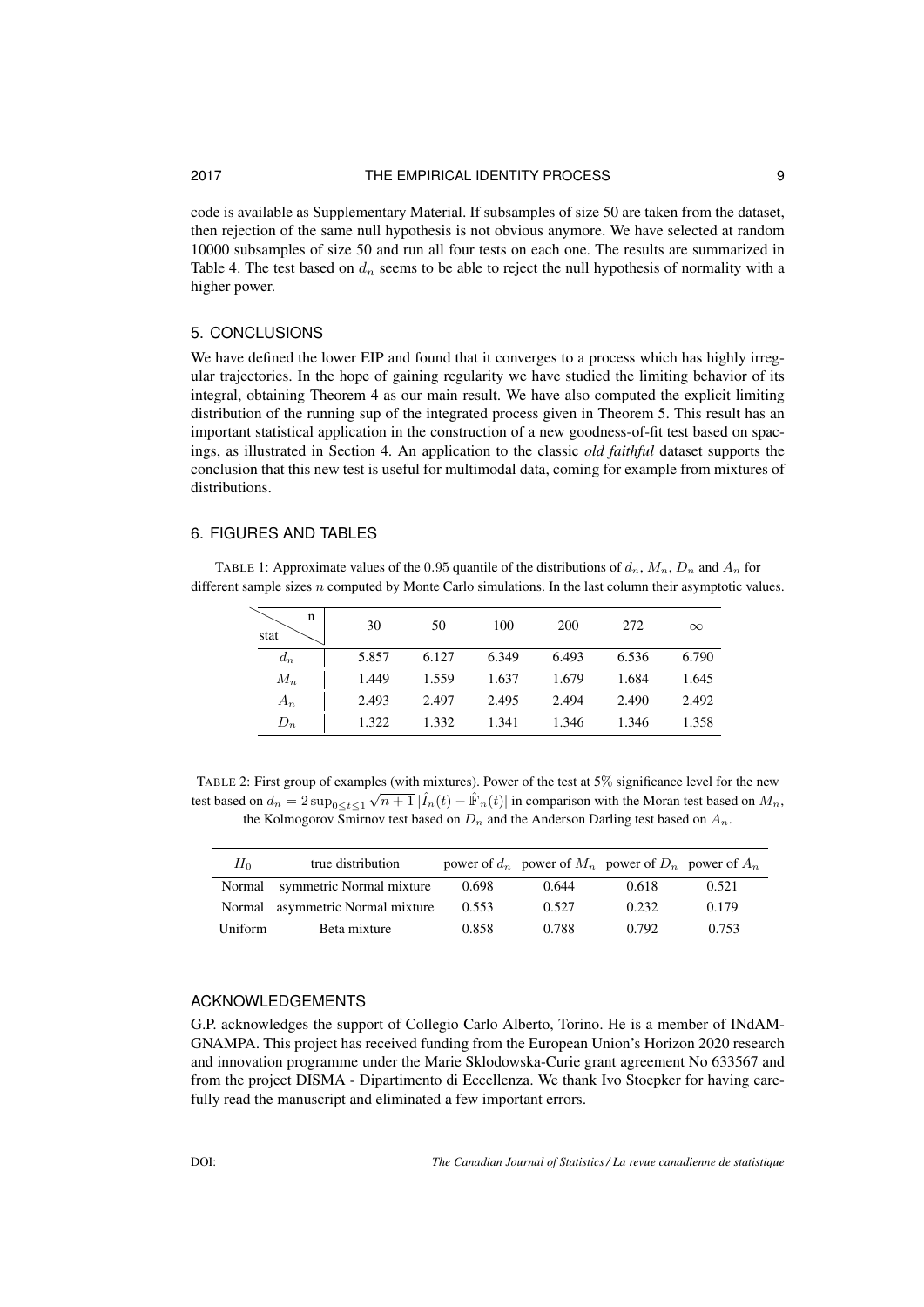TABLE 3: Second group of examples (without mixtures). Power of the test at 5% significance level for the new test based on  $d_n = 2 \sup_{0 \le t \le 1} \sqrt{n+1} |\hat{I}_n(t) - \hat{F}_n(t)|$  in comparison with the Moran test based on  $M_n$ , the Kolmogorov Smirnov test based on  $D_n$  and the Anderson Darling test based on  $A_n$ .

| $H_0$  | true distribution     | power of $d_n$ | power of $M_n$ | power of $D_n$ | power of $A_n$ |
|--------|-----------------------|----------------|----------------|----------------|----------------|
| Normal | Cauchy                | 0.657          | 0.769          | 0.261          | 0.998          |
| Normal | Student t             | 0.346          | 0.383          | 0.252          | 0.982          |
| Normal | <b>Shifted Normal</b> | 0.554          | 0.207          | 0.732          | 0.824          |

TABLE 4: Results of the analysis of subsamples of the waiting times between the eruptions of the *old faithful* geyser.

| 272   |
|-------|
| 10000 |
| 50    |
| 6692  |
| 6282  |
| 4369  |
| 2976  |
|       |

#### **BIBLIOGRAPHY**

- Aly, E. (1983). Some limit theorems for uniform and exponential spacings. *Canadian Journal of Statistics*, 11(3):211–219.
- Aly, E. (1988). Strong approximations of quadratic sums of uniform spacings. *Canadian Journal of Statistics*, 16(2):201–207.
- Beghin, L., & Orsingher, E. (1999). On the maximum of the generalized Brownian bridge. *Liet. Mat. Rink.*, 39(2):200–213.
- Billingsley, P. (1999). *Convergence of probability measures*. Wiley Series in Probability and Statistics: Probability and Statistics. John Wiley & Sons., New York, second edition.
- Borodin, A. N., & Salminen, P. (2002). *Handbook of Brownian motion—facts and formulae*. Probability and its Applications. Birkhäuser Verlag, Basel, second edition.
- Csörgő, M., & Révész, P. (1981). *Strong approximations in probability and statistics*, series *Probability and Mathematical Statistics*. Academic Press, Inc., New York-London.
- Csörgő (1983). *Quantile processes with statistical applications*, volume 42 of *CBMS-NSF Regional Conference Series in Applied Mathematics*. Society for Industrial and Applied Mathematics (SIAM), Philadelphia, PA.
- Einmahl, U. (1989). Extensions of results of Komlós, Major, and Tusnády to the multivariate case. *J. Multivariate Anal.*, 28(1):20–68.
- Moran, P. A. P. (1947). The random division of an interval. *Suppl. J. Roy. Statist. Soc., 9(1): 92–98.*
- *R Core Team. R: A Language and Environment for Statistical Computing, R Foundation for Statistical Computing, Vienna, Austria, 2017*
- *Revuz, D., & Yor, M. (1999). Continuous martingales and Brownian motion, volume 293 of Fundamental Principles of Mathematical Sciences. Springer-Verlag, Berlin, third edition.*
- *Shorack, Galen R., & Wellner, Jon A. (1986). Empirical processes with applications to statistics, volume 59 of Classics in Applied Mathematics. Society for Industrial and Applied Mathematics (SIAM), Philadelphia, PA. 2009 reprint of the 1986 original.*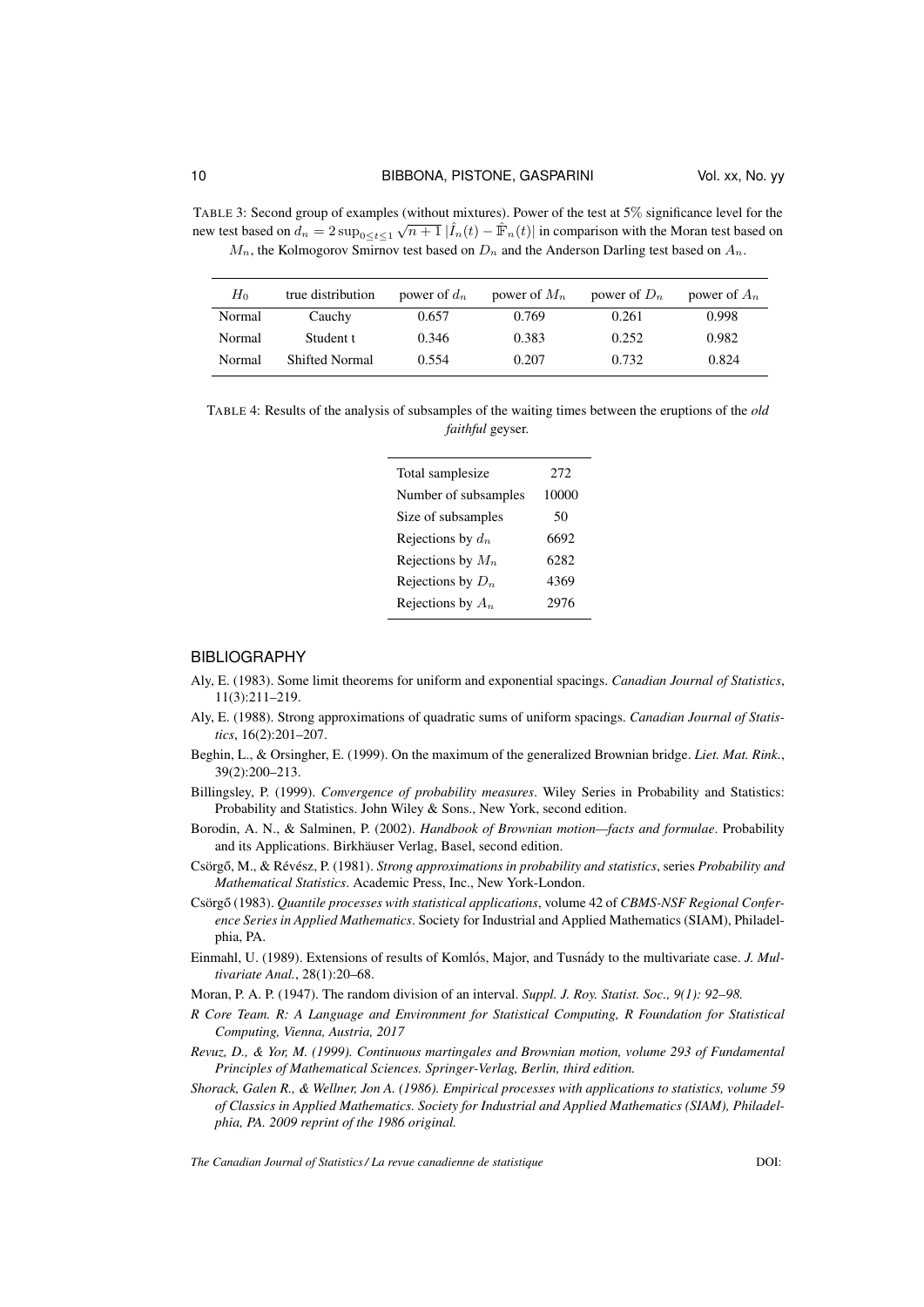

FIGURE 1: Trajectories of the EIP (solid), of the lower EIP (dashed) and of the upper EIP (dotted) with  $n = 2, U_{2,1} = 1/6$  and  $U_{2,2} = 4/6$ .

*Slud, Eric (1978). Entropy and maximal spacings for random partitions, Probability Theory and Related Fields, 41 (4): 341–352.*

*Zaitsev, A. Y. (1998). Multidimensional version of the results of Komlos, Major and Tusn ´ ady for vectors ´ with finite exponential moments. ESAIM Probab. Statist., 2:41–108.*

# APPENDIX

This Appendix contains proofs of the theorems found in the body of the paper.

#### Proof of Theorem 1.

Theorem 1 states that the FDDs of the bivariate process  $(Y_n^U(\cdot), -Y_n^L(\cdot))$  converge weakly to the FDDs of two independent exponential white noise processes. Before proving the theorem, two useful lemmas are proven.

Consider k fixed distinct numbers  $u_1 < u_2 < \ldots < u_k$  in the interval  $(0, 1)$  and let  $u_0 = 0$ and  $u_{k+1} = 1$  be the extreme points. We will be working with the  $k + 1$  bins induced by these points and with the order statistics from the uniform i.i.d. process  $U_1, U_2, \ldots$  falling into the different bins. In particular, let

$$
C_n = C_n(u_1, u_2, \dots u_k) = (C_{n,1}, C_{n,2}, \dots, C_{n,k}, C_{n,k+1})'
$$
  
=  $n \cdot (F_n(u_1), F_n(u_2) - F_n(u_1), \dots, F_n(u_k) - F_n(u_{k-1}), 1 - F_n(u_k))'$ 

be the sequence of the vectors of counts of i.i.d. uniform observations  $U_1, U_2, \ldots, U_n$  falling into the different bins,  $n = 1, 2, \ldots$ . In order to keep the notation simple, the dependence of  $C_n$  on  $u_1, u_2, \ldots u_k$  will be understood. It is well known that the distribution of  $C_n$  is multinomial with parameters  $n, u_1, u_2 - u_1, \ldots, u_k - u_{k-1}, 1 - u_k$ ; i.e. the probability mass function of the vector  $(C_{n,1}, C_{n,2}, \ldots, C_{n,k})'$ , evaluated at the vector of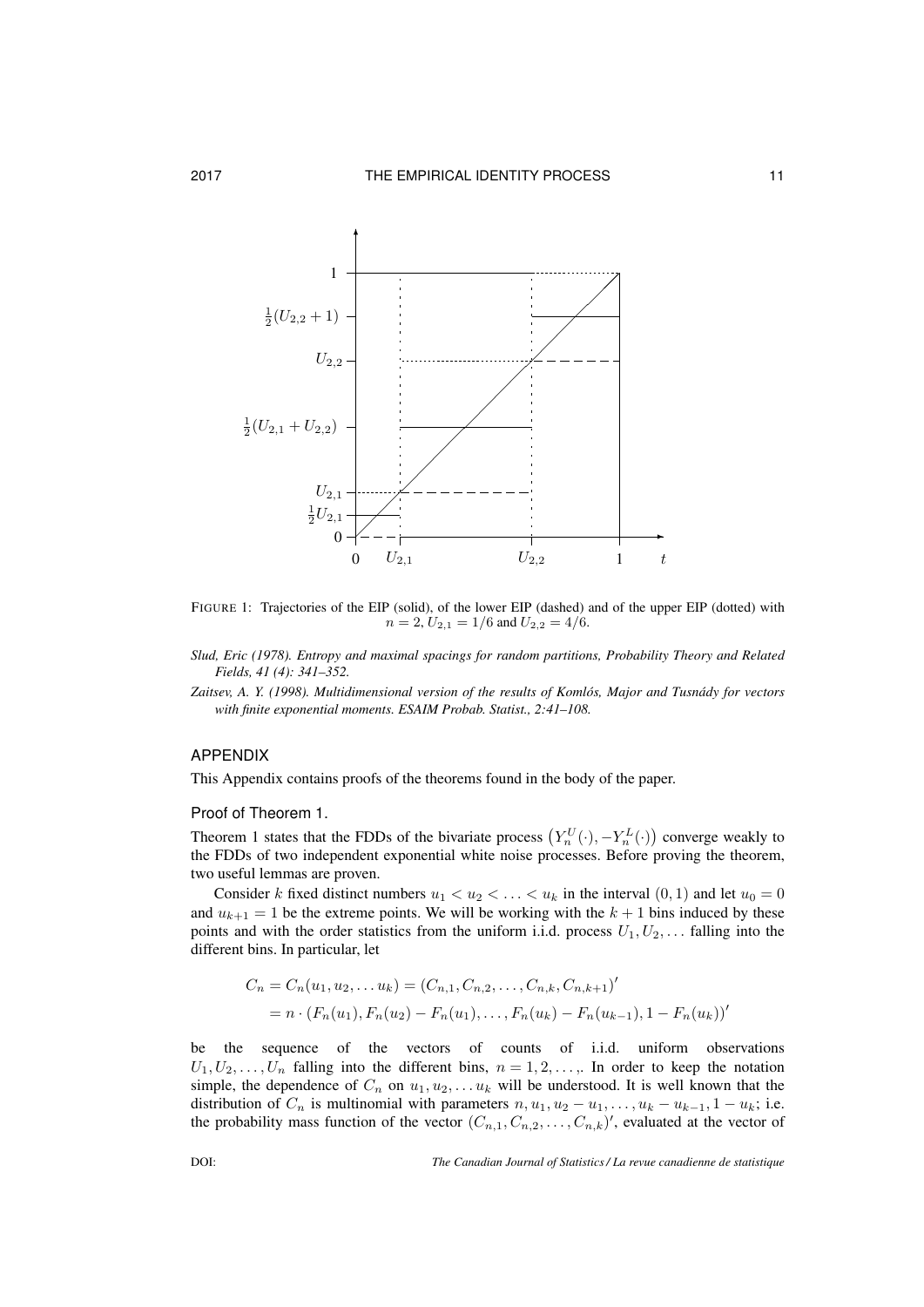

FIGURE 2: Estimated density of the Old Faithful dataset. Bimodality is clearly visible.

non-negative integers  $(c_1, \ldots, c_k)$ , with  $\sum_{j=1}^k c_j \leq n$ , is

$$
n! \prod_{j=1}^{k+1} \frac{(u_j - u_{j-1})^{c_j}}{c_j!}
$$
 (1)

where  $c_{k+1} = n - \sum_{j=1}^{k} c_j$ .

**Appendix Lemma 1** Let  $U_1, \ldots, U_n$ , be a sequence of i.i.d. uniform random variables on [0, 1]*. Let*  $U_{n,1} \leq \ldots \leq U_{n,n}$  *be their order statistics. The constants*  $0 = u_0 < u_1 < u_2 <$  $\ldots < u_k < u_{k+1} = 1$  *induce a partition of the interval*  $(0,1)$  *into bins. The order statistics*  $U_{n,1},\ldots,U_{n,n}$  may be subdivided into groups belonging to the different bins. The counts of *the order statistics falling into each of the bins are summarized into the multinomial vector*  $C_n$ . *The vectors of order statistics falling into each bin are conditionally independent given*  $C_n$  *Each of these vectors has a conditional distribution equal to the distribution of the order statistics of*  $C_{n,j}$  *i.i.d. uniform observations on the interval*  $(u_{j-1}, u_j)$ *.* 

*Proof..* The density of the order statistics  $U_{n,1} \leq \ldots \leq U_{n,n}$  evaluated at  $0 < x_1, \ldots, x_n <$ 1 is  $n! \cdot (0 < x_1 < x_2 \ldots < x_n < 1)$ . In order to write the joint density of the order statistics and the vector  $C_n = (c_1, \ldots, c_k, c_{k+1})'$ , a compatibility factor  $\prod_{j=1}^k (x_{c_1 + \ldots + c_j} < u_j <$  $x_{c_1+\ldots+c_{j+1}}$  has to be included. The conditional density of  $U_{n,1} \leq U_{n,2} \leq \ldots U_{n,n}$  given

*The Canadian Journal of Statistics / La revue canadienne de statistique* DOI:

#### **Histogram of fw2**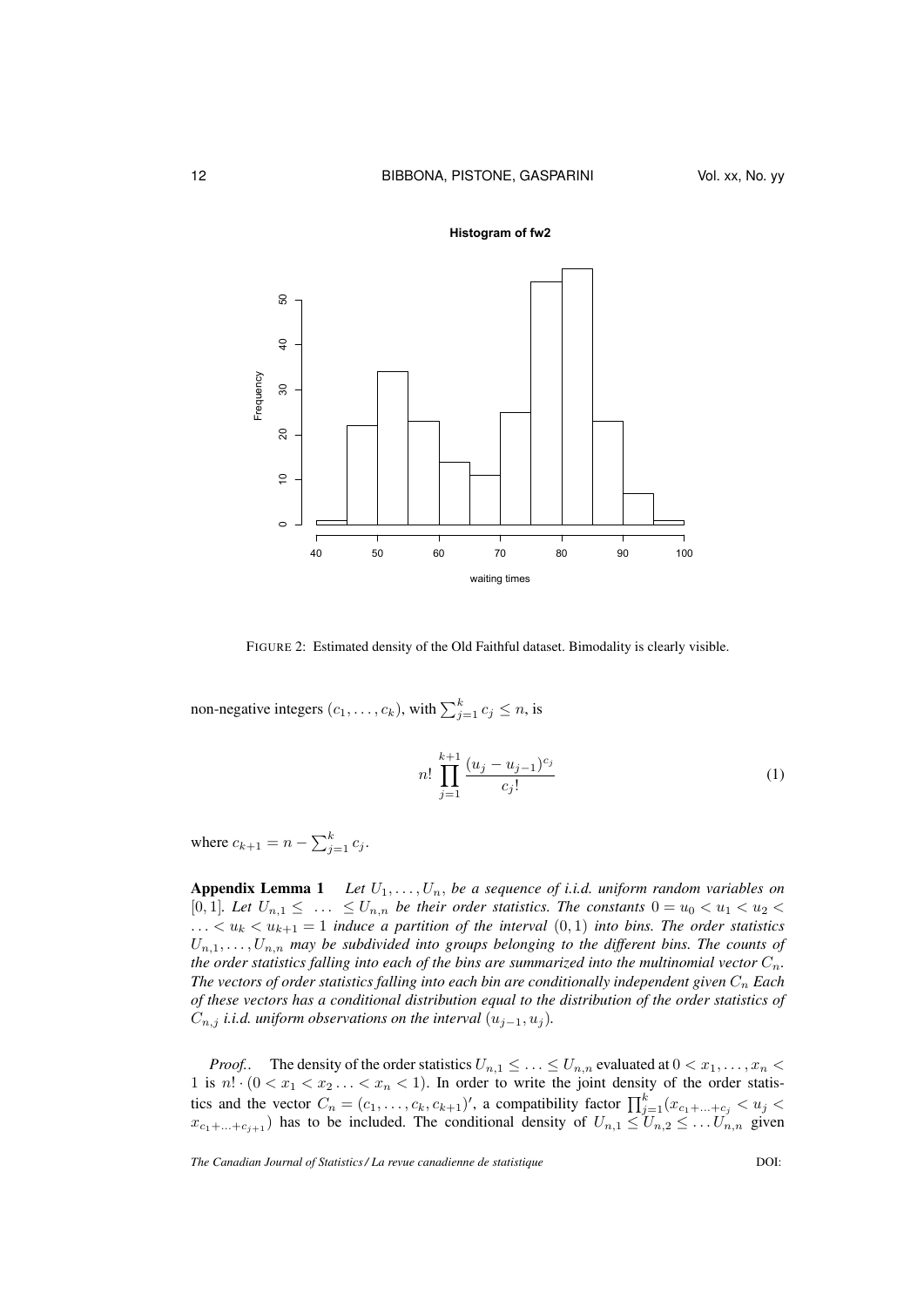$C_n = (c_1, \ldots, c_k, c_{k+1})'$  is, letting  $c_0 = 0$ ,

$$
\frac{n!(0 < x_1 < \ldots < x_n < 1) \prod_{j=1}^k (x_{c_1 + \ldots + c_j} < u_j < x_{c_1 + \ldots + c_{j+1}})}{n! \prod_{j=1}^{k+1} (u_j - u_{j-1})^{c_j} / c_j!}
$$
\n
$$
= \prod_{j=1}^{k+1} \frac{c_j!}{(u_j - u_{j-1})^{c_j}} (u_{j-1} < x_{c_0 + \ldots + c_{j-1}+1} < \ldots < x_{c_0 + \ldots + c_j} < u_j)
$$

which is seen to factor into the  $k + 1$  marginal densities of the vectors of adjacent order statistics falling into the  $k + 1$  bins. It is apparent that their distributions are as described in the statement of the theorem.

The following lemma is a corollary of the previous one:

Appendix Lemma 2 *The conditional density of the bidimensional vector*  $(R_n^U(u_{j-1}), R_n^L(u_j))'$  given  $C_n = (c_1, \ldots, c_k, c_{k+1})'$ , evaluated at  $(x, y)$ , is

$$
\frac{c_j(c_j-1)(y-x)^{c_j-2}}{(u_j-u_{j-1})^{c_j}}(u_j < x < y < u_{j-1}),
$$
\n(2)

*provided*  $c_j > 1$ *, for each*  $j = 1, ..., k + 1$ *.* 

*Proof..* Given  $C_n$ , by the previous lemma  $R_n^U(u_{j-1})$  and  $R_n^L(u_j)$  have the same distribution as the minimum and the maximum, respectively, of  $c_i$  uniform observations on the interval  $(u_{i-1}, u_i)$ . It is easy to check that their density is given by formula (2).

*Proof of Theorem 1*. Consider the moment generating function

$$
\phi_{Y_n^U(u_1),...,Y_n^U(u_k),-Y_n^L(u_1),...,-Y_n^L(u_k)}(v_1,...,v_k,w_1,...,w_k)
$$

of the vector  $(Y_n^U(u_1), \ldots, Y_n^U(u_k), -Y_n^L(u_1), \ldots, -Y_n^L(u_k))'$  evaluated at  $(v_1, \ldots, v_k, w_1, \ldots, w_k)'$ . Its asymptotic expression as  $n \to \infty$  will be discussed. For each n an explicit form is found by conditioning on  $C_n$ :

$$
\phi_{Y_n^U(u_1),...,Y_n^U(u_k),-Y_n^L(u_1),...,-Y_n^L(u_k)}(v_1,...,v_k,w_1,...,w_k) =
$$
\n
$$
= \mathbb{E}\left[\exp\left(\sum_{j=1}^k \left[v_j Y_n^U(u_j) - w_j Y_n^L(u_j)\right]\right)\right]
$$
\n
$$
= \mathbb{E}\left\{\mathbb{E}\left[\exp\left(\sum_{j=1}^k \left[v_j Y_n^U(u_j) - w_j Y_n^L(u_j)\right]\right)\right| C_n\right\}\right\}
$$
\n
$$
= \mathbb{E}\left\{\prod_{j=1}^{k+1} \mathbb{E}\left[\exp\left(v_{j-1} Y_n^U(u_{j-1}) - w_j Y_n^L(u_j)\right)| C_n\right]\right\}
$$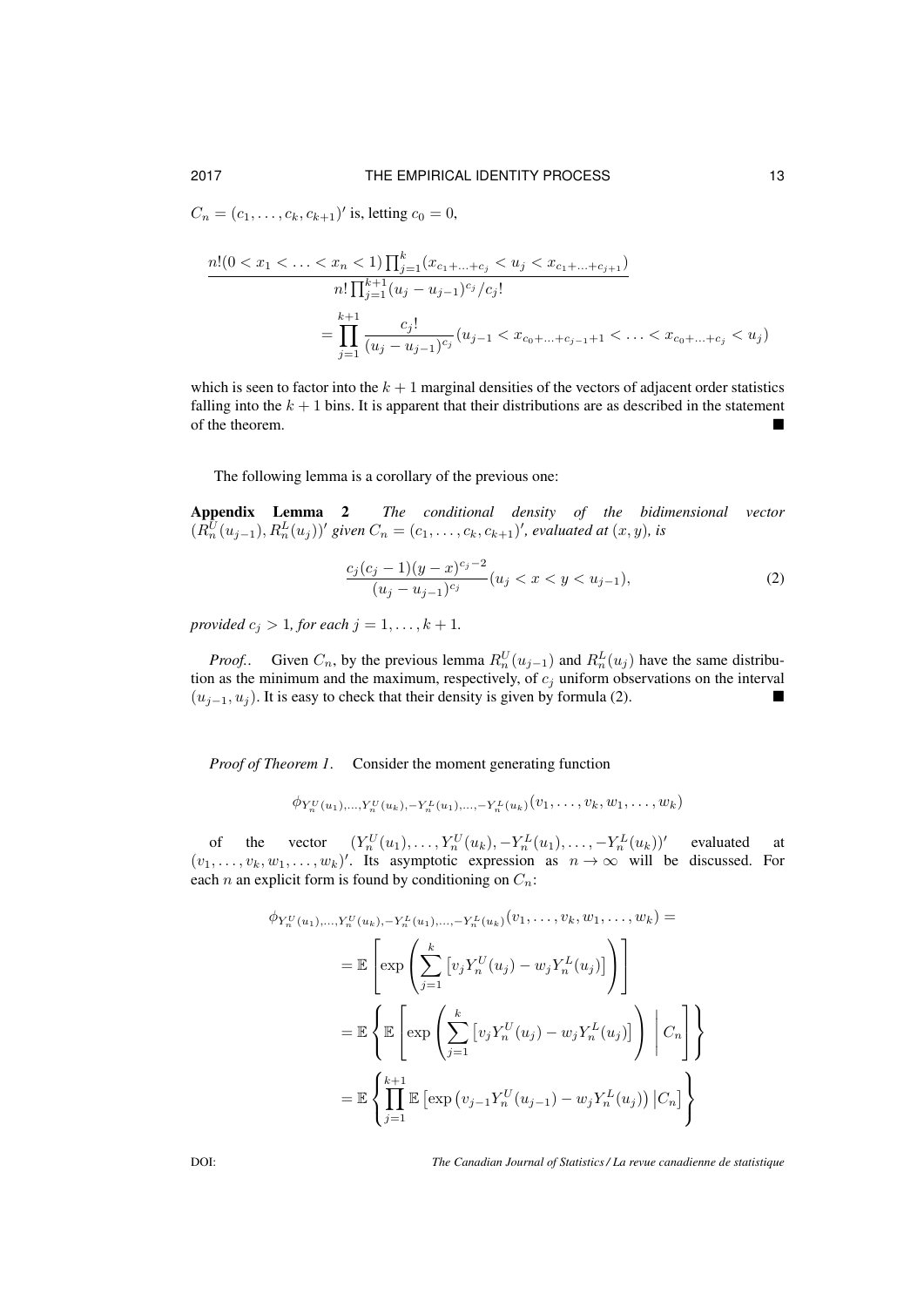where  $v_0 = w_{k+1} = 0$  for the sake of obtaining a compact notation. To derive the last line, the conditional independence property of Appendix Lemma 1 has been used and random variables relative to the different bins have been grouped.

Now we apply Appendix Lemma 2 to obtain an explicit form for the random variable  $\mathbb{E} \left[ \exp(v_{j-1} Y_n^{\bar{U}}(u_{j-1}) - w_j Y_n^L(u_j)) | C_n \right].$ 

By the strong law of large numbers, for every  $\varepsilon$  there exist a set  $A_{\varepsilon}$  such that  $\mathbb{P}(A_{\varepsilon})=1$  and for all  $\omega \in A_{\varepsilon}$  there exist an  $N(\omega, \varepsilon)$  such that for all  $n > N(\omega, \varepsilon)$ 

$$
\min_{j=1\cdots k+1} \frac{C_{n,j}}{n}(\omega) > u_j - u_{j-1} - \varepsilon.
$$

On any such set for all  $n > \max\{N(\omega), \frac{1}{u_j - u_{j-1} - \varepsilon}\}$  we have

L

$$
\min_{j=1\cdots k+1} C_{n,j}(\omega) > 1.
$$

Without loss of generality, we can work on the set  $A_{\varepsilon}$  as long as only asymptotic results are of interest. Then, on this set  $A_\varepsilon$ , for any large enough n, we have

$$
\mathbb{E} \left[ \exp(v_{j-1} Y_n^U(u_{j-1}) - w_j Y_n^L(u_j)) | C_n \right]
$$
  
\n
$$
= \int_{u_{j-1}}^{u_j} \int_x^{u_j} \exp(v_{j-1}(n+1)(x - u_{j-1}) - w_j(n+1)(y - u_j))
$$
  
\n
$$
\frac{C_{n,j}(C_{n,j} - 1)(y - x)^{C_{n,j} - 2}}{(u_j - u_{j-1})^{C_{n,j}}} dy dx
$$
  
\n
$$
= \int_0^1 \int_0^{1-s} \exp(v_{j-1}(n+1)(u_j - u_{j-1})s + w_j(n+1)(u_j - u_{j-1})t)
$$
  
\n
$$
C_{n,j}(C_{n,j} - 1)(1 - s - t)^{C_{n,j} - 2} dt ds
$$
  
\n
$$
= 1 + I_{j1} + I_{j2} + I_{j3}
$$

after the change of variable  $s = (x - u_{j-1})/(u_j - u_{j-1})$  and  $t = (u_j - y)/(u_j - u_{j-1})$  and a few integrations by parts, where

$$
I_{j1} = v_{j-1}(n+1)(u_j - u_{j-1}) \int_0^1 \exp(v_{j-1}(n+1)(u_j - u_{j-1})s)(1-s)^{C_{n,j}} ds
$$
  
\n
$$
I_{j2} = w_j(n+1)(u_j - u_{j-1}) \int_0^1 \exp(w_j(n+1)(u_j - u_{j-1})t)(1-t)^{C_{n,j}} dt
$$
  
\n
$$
I_{j3} = v_{j-1} w_j (n+1)^2 (u_j - u_{j-1})^2
$$
  
\n
$$
\int_0^1 \int_0^{1-t} \exp(v_{j-1}(n+1)(u_j - u_{j-1})s + w_j(n+1)(u_j - u_{j-1})t)(1-s-t)^{C_{n,j}} ds dt.
$$

Now, by the law of large numbers we have  $C_{n,j}/(n+1) \rightarrow u_j - u_{j-1}$  a.s., as  $n \rightarrow \infty$ , for each  $j = 1, \ldots, k + 1$ . Thus on the set  $A_{\varepsilon}$  introduced before

$$
\left(\left(1-\frac{s}{n+1}\right)^{n+1}\right)^{C_{n,j}/(n+1)} \le \exp(-s)^{u_j-u_{j-1}-\varepsilon}.\tag{3}
$$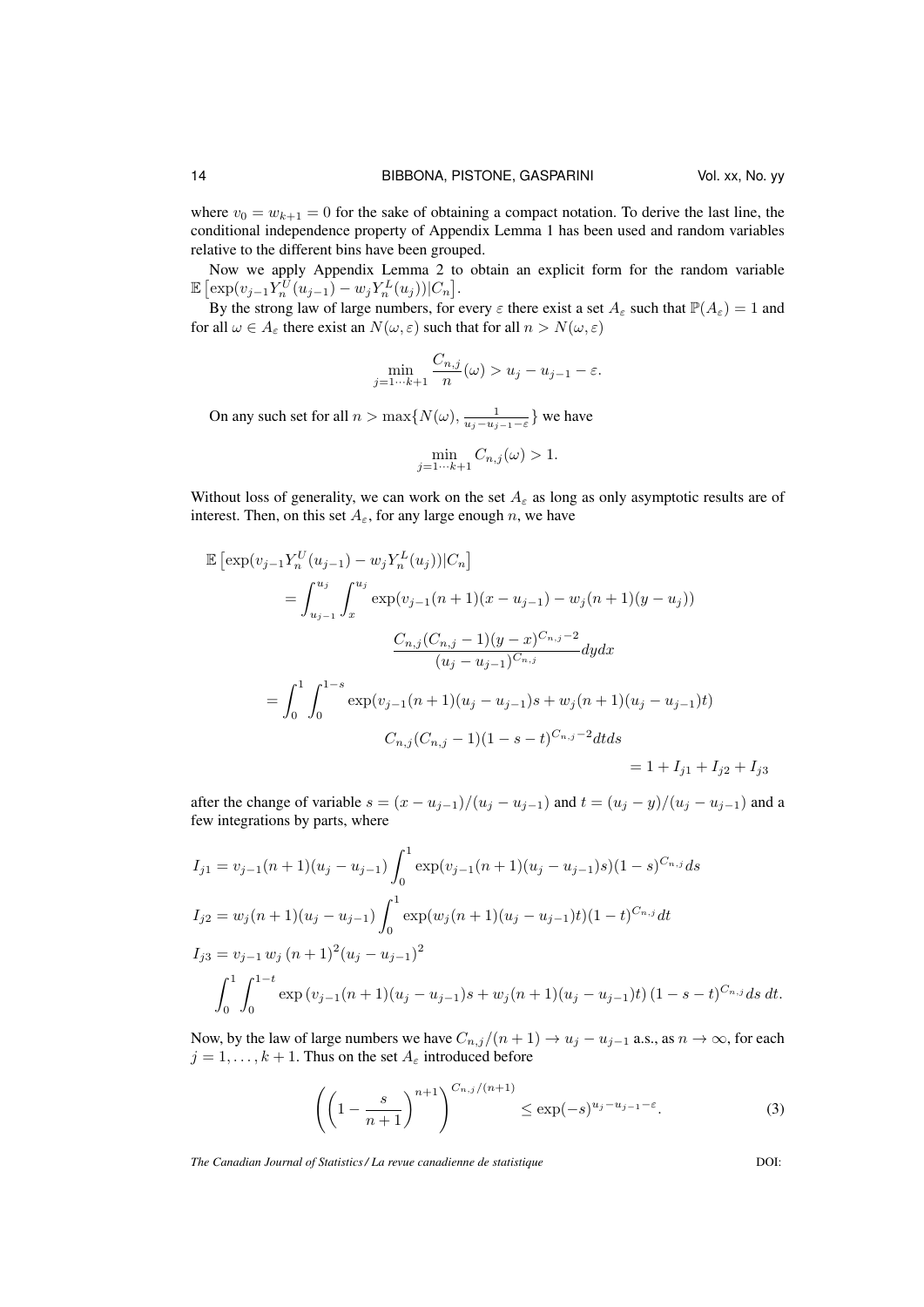After the changes of variable  $s = \frac{z}{n}$  and  $t = \frac{r}{n}$ , we can apply the dominated convergence theorem and it follows that, as  $n \to \infty$  and for  $|v_j| < 1, j = 0, 1, \ldots, k + 1$ :

$$
I_{j1} = v_{j-1}(u_j - u_{j-1}) \int_0^n \exp[v_{j-1}(u_j - u_{j-1})z] \left[ \left(1 - \frac{z}{n+1}\right)^{n+1} \right]^{\frac{C_{n,j}}{n+1}} dz
$$
  
\n
$$
\rightarrow v_{j-1}(u_j - u_{j-1}) \int_0^\infty \exp[(v_{j-1} - 1)(u_j - u_{j-1})z] dz
$$
  
\n
$$
= \frac{v_{j-1}}{1 - v_{j-1}} \text{ almost surely (a.s.)}
$$
  
\n
$$
I_{j2} \rightarrow \frac{w_j}{1 - w_j} \text{ a.s.}
$$
  
\n
$$
I_{j3} = v_{j-1} w_j n^2 (u_j - u_{j-1})^2
$$
  
\n
$$
\int_0^n \int_0^{n(1-r)} \exp[v_{j-1}(u_j - u_{j-1})z + w_j(u_j - u_{j-1})r] \left[ \left(1 - \frac{z+r}{n+1}\right)^{n+1} \right]^{\frac{C_{n,j}}{n+1}} dz dr
$$
  
\n
$$
\rightarrow \frac{v_{j-1}}{1 - v_{j-1}} \frac{w_j}{1 - w_j} \text{ a.s.}
$$

Now, after some algebra we have that as  $n \to \infty$ :

$$
\prod_{j=1}^{k+1} (1 + I_{j1} + I_{j2} + I_{j3}) \to \prod_{j=1}^{k+1} \frac{1}{1 - v_{j-1}} \frac{1}{1 - w_j} = \prod_{j=1}^{k} \frac{1}{1 - v_j} \frac{1}{1 - w_j}
$$
 a.s.

since we had set  $v_0 = w_{k+1} = 0$ . Moreover, since (3) also ensures uniform integrability, we have that

$$
\phi_{Y_n^U(u_1),...,Y_n^U(u_k),-Y_n^L(u_1),...,Y_n^L(u_k)}(v_1,...,v_k,w_1,...,w_k) =
$$
  
=  $\mathbb{E}\left(\prod_{j=1}^{k+1} (1+I_{j1}+I_{j2}+I_{j3})\right) \to \prod_{j=1}^k \frac{1}{1-v_j} \frac{1}{1-w_j}$ 

which concludes the proof of Theorem 1.

# Proof of Theorems 4 and 5.

Theorem 4 can be seen as a consequence of Theorem 3, by a suitable application of the continuous mapping theorem. The detailed proof is below.

*Proof of Theorem 4.* For every t, there are  $nF_n(t)$  observations in our sample of size n which are smaller then  $t$  and the value of the last one is exactly equal to

$$
R_n^L(t) = U_{n,n\mathbb{F}_n(t)} = \mathbb{Q}_n(\mathbb{F}_n(t)).
$$

By Equation (3), we have  $I_n(t) = \frac{n+1}{2} \sum_{i=1}^{n} E_n(t) D_{n,i}^2 + \frac{n+1}{2} (t - R_n^L(t))^2$ . Then

$$
\frac{n+1}{2} \sum_{i=1}^{nF_n(t)} D_{n,i}^2 \le I_n(t) \le \frac{n+1}{2} \sum_{i=1}^{(n+1)F_n(t)} D_{n,i}^2.
$$